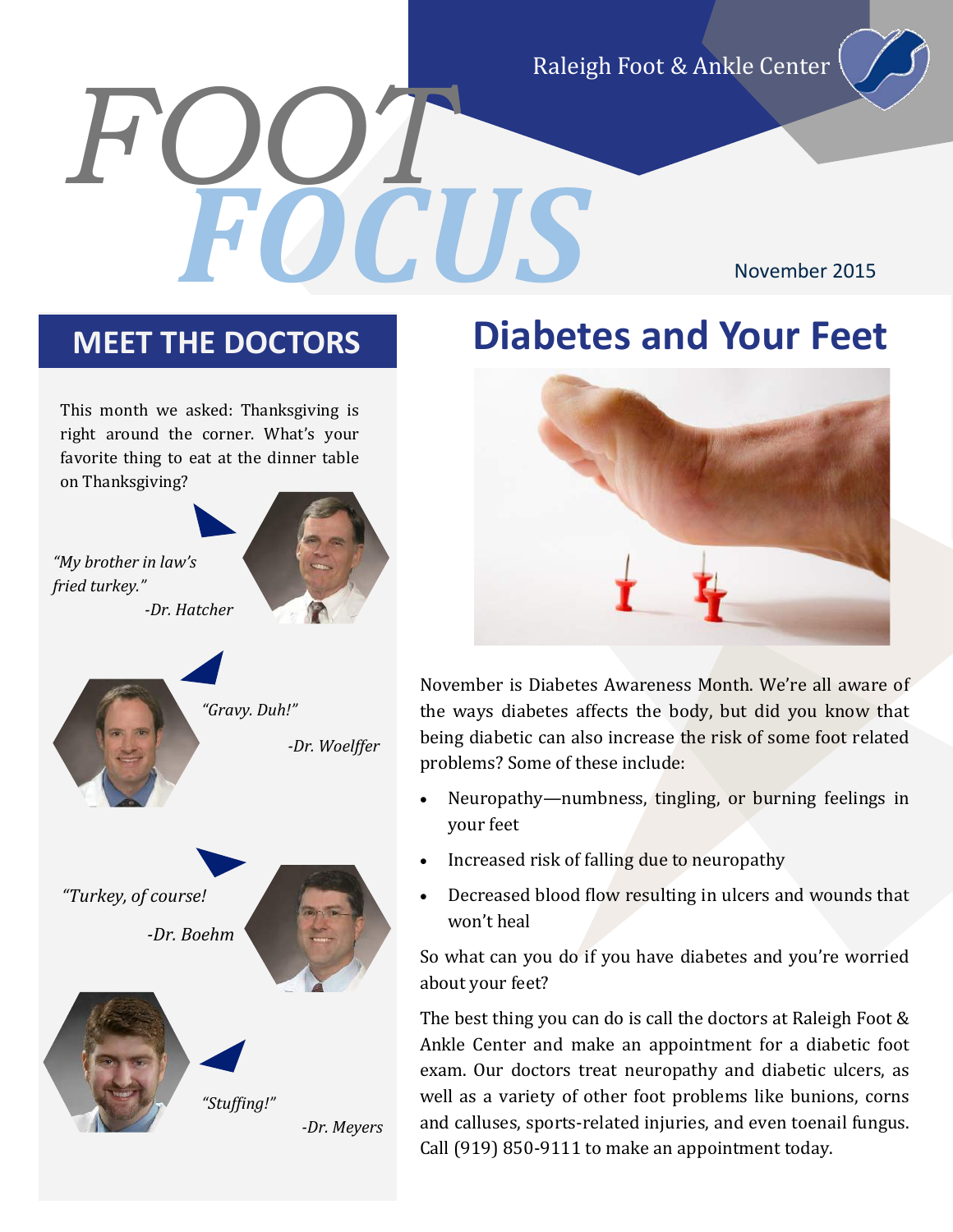## **PRODUCT OF THE MONTH**



#### **DO YOU HAVE A WOUND OR ULCER THAT WON'T HEAL?**

#### *Use AmeriGel Hydrogel Wound Dressing to treat stubborn wounds and ulcers!*

AmeriGel Hydrogel Wound Dressing is an advanced formula that promotes a moist environment to effectively treat wounds and ulcers on your feet. Use it to treat diabetic skin ulcers, post-surgical incisions, 1st and 2nd degree burns, cuts, abrasions, and more.

To purchase AmeriGel or learn more, visit www.raleighfootstore.com today.

### **Kinsey's Cornbread**

*"Perfect with chili on a cool fall night!"*

#### **Ingredients:**

| 1 cup milk        |  |  |  |                            |  |  |  | 1 & 1/4 cup yellow |
|-------------------|--|--|--|----------------------------|--|--|--|--------------------|
|                   |  |  |  | 1/4 cup butter or cornmeal |  |  |  |                    |
| margarine, melted |  |  |  | 1 cup all-purpose flour    |  |  |  |                    |
| 1 large egg       |  |  |  | 1 Tbsp baking powder       |  |  |  |                    |
|                   |  |  |  | $1/2$ tsp salt             |  |  |  |                    |

Heat oven to 400F. Grease bottom and side of a round pan with canola or vegetable cooking spray. In a large bowl, beat the milk, butter, and egg with a wire whisk. Stir in the remaining ingredients just until the flour is moistened. The batter will be lumpy. Pour into your baking pan and back 20 to 25 minutes or until golden brown and a toothpick inserted in the center comes out clean. Best served warm, to reheat wrap in a paper towel or a clean kitchen towel and microwave.



*Raleigh Foot & Ankle Center will be closed for the Thanksgiving Holiday on Thursday November 26 and Friday November 27. Have a safe and happy Thanksgiving!*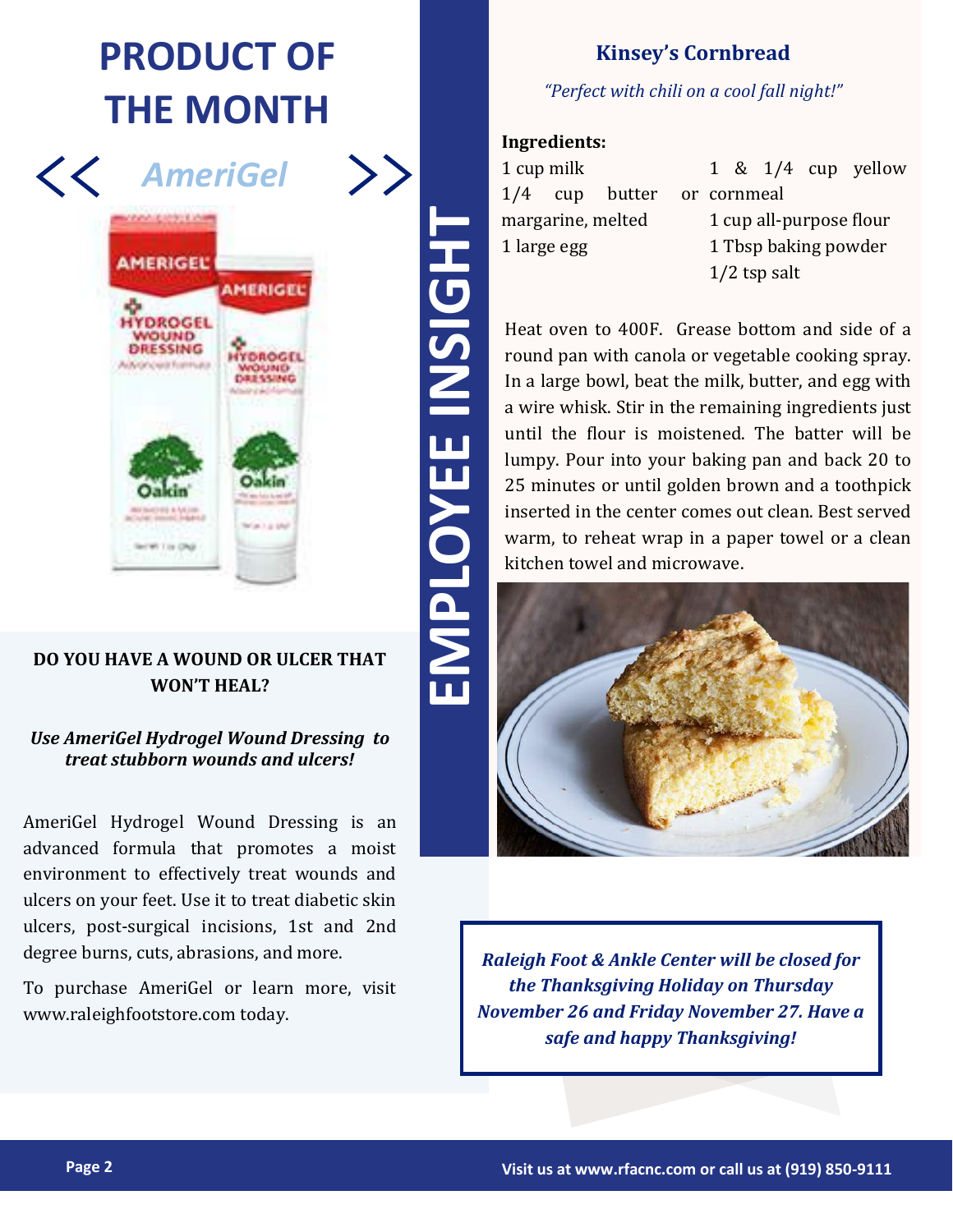# **STEP OUT DIABETES**

*Join Raleigh Foot & Ankle Center at the Step Out: Walk to Stop Diabetes on Saturday, November 7th.*

Join the doctors and staff of Raleigh Foot & Ankle Center and many others in the community at the Step Out: Walk to Stop Diabetes on Saturday November 7th. The Walk to Stop Diabetes is an annual walk that benefits our local chapter of the American Diabetes Association.

The walk begins at 9:00 AM and starts at the Dorothea Dix Campus near downtown Raleigh. The walk is about two miles long and it is family and pet-friendly. There will be music, food, activities for children, and more! For more information about the Step Out: Walk to Stop Diabetes, please visit stepout.diabetes.org.

Many of us have friends, family members, and even patients who are affected by diabetes. We hope to see you at the walk!

> *Right: Dr. Boehm & the Raleigh Foot & Ankle Center crew had a blast at last year's Step Out: Walk to Stop Diabetes.*



## Calendar of Events: What's going on at RFAC?



### *Have you heard about our online store?*

Order your over-the-counter foot and ankle products from the comfort of your home! Everything you need to care for your feet can be delivered to your door, without taking a single step out of the door.

*Visit www.raleighfootstore.com.*